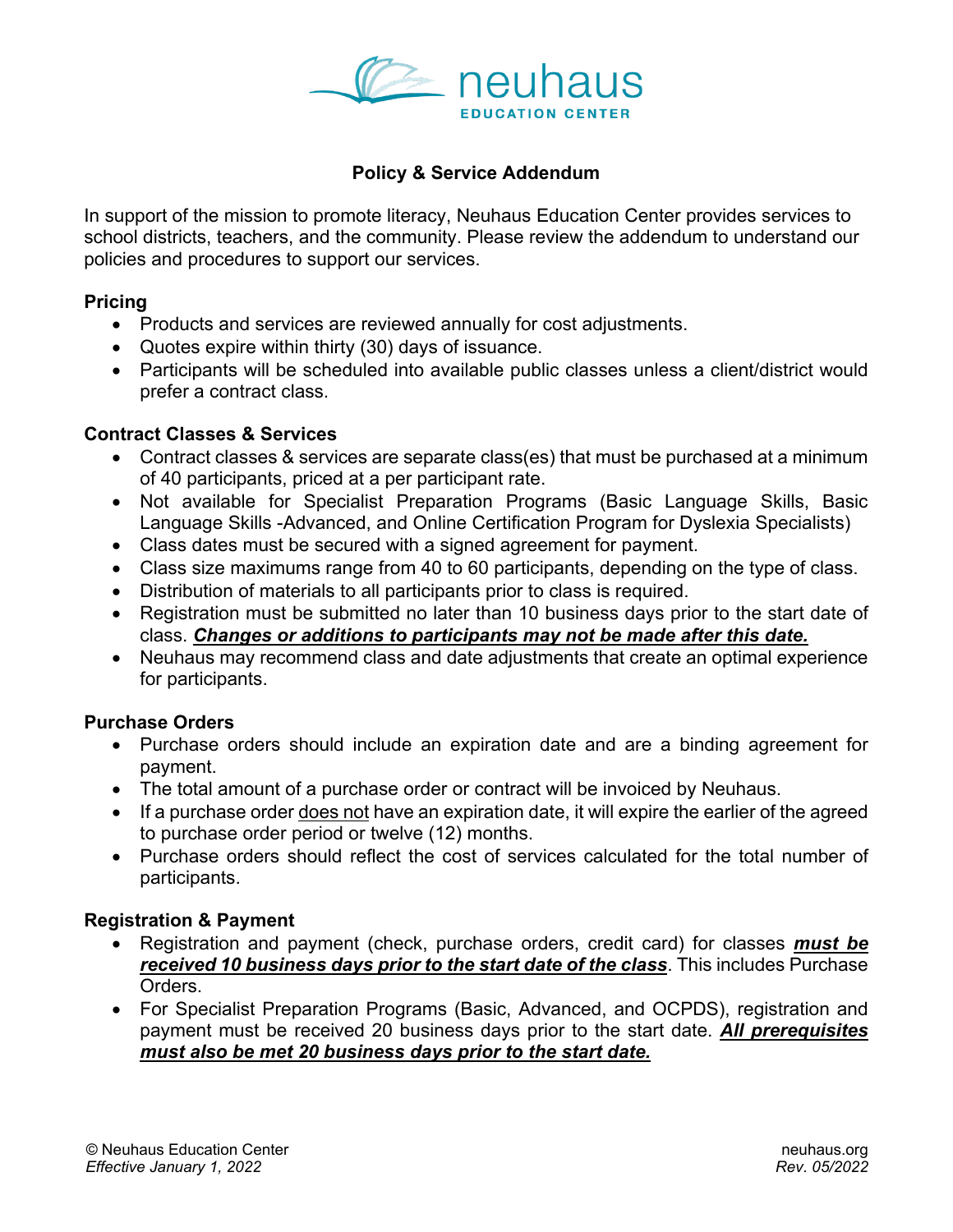

### *Policy for Students, Schools, Districts Receiving Grant Support from Neuhaus:*

- If a registrant is a no-show for a class:
	- $\circ$  the teacher will not be eligible to receive future grant support.
	- $\circ$  and materials are covered with grant support; we expect materials to be returned unopened at the grant recipient's expense.
- School leadership will be notified of no-shows and any requests for cancellation.

## **Attendance & Course Completion Policy**

- Attendance on all days is required to receive credit. Day 1 of multiple-day classes must be attended to continue in the course.
- Tuition and materials are non-refundable and non-transferable for no-shows.
- In the virtual setting, a camera must be on with the participant visible and participating in lectures, and breakout sessions are required.
- All practicums and homework, if applicable, must be completed.
- Certificates are distributed to participants within 3-5 business days after the last day of class via email.
- Options are available for missed sessions and are based on extenuating circumstances only, such as illness or family emergencies. This will be determined on a case-by-case basis.
- On-demand participant enrollments are non-transferable once participants are registered.

## **Cancellations & Rescheduling for Self-Paying Individuals**

- Ten (10) business days' notice prior to class start date must be provided in writing to reschedule to registrar@neuhaus.org.
- For Specialist Preparation Programs (Basic, Advanced, and OCPDS) participants, fifteen (15) business days' notice prior to the class start date must be provided in writing to reschedule.
- After the cancellation period, tuition is non-refundable and non-transferable.

## **Cancellation & Rescheduling of Contract Classes & Services**

- Canceled contract services require a minimum of 30 business days' written notice prior to the start date of the class. **When 30 or less business days' notice is provided, full payment of canceled contract service is required.**
- If the customer provides more than 30 business days written notice, the service may be rescheduled **once**.

### **Cancellation of Public Classes by Neuhaus**

Classes are sometimes canceled due to low enrollment. If applicable, participants will be offered a future class date or a transfer to an on-demand class.